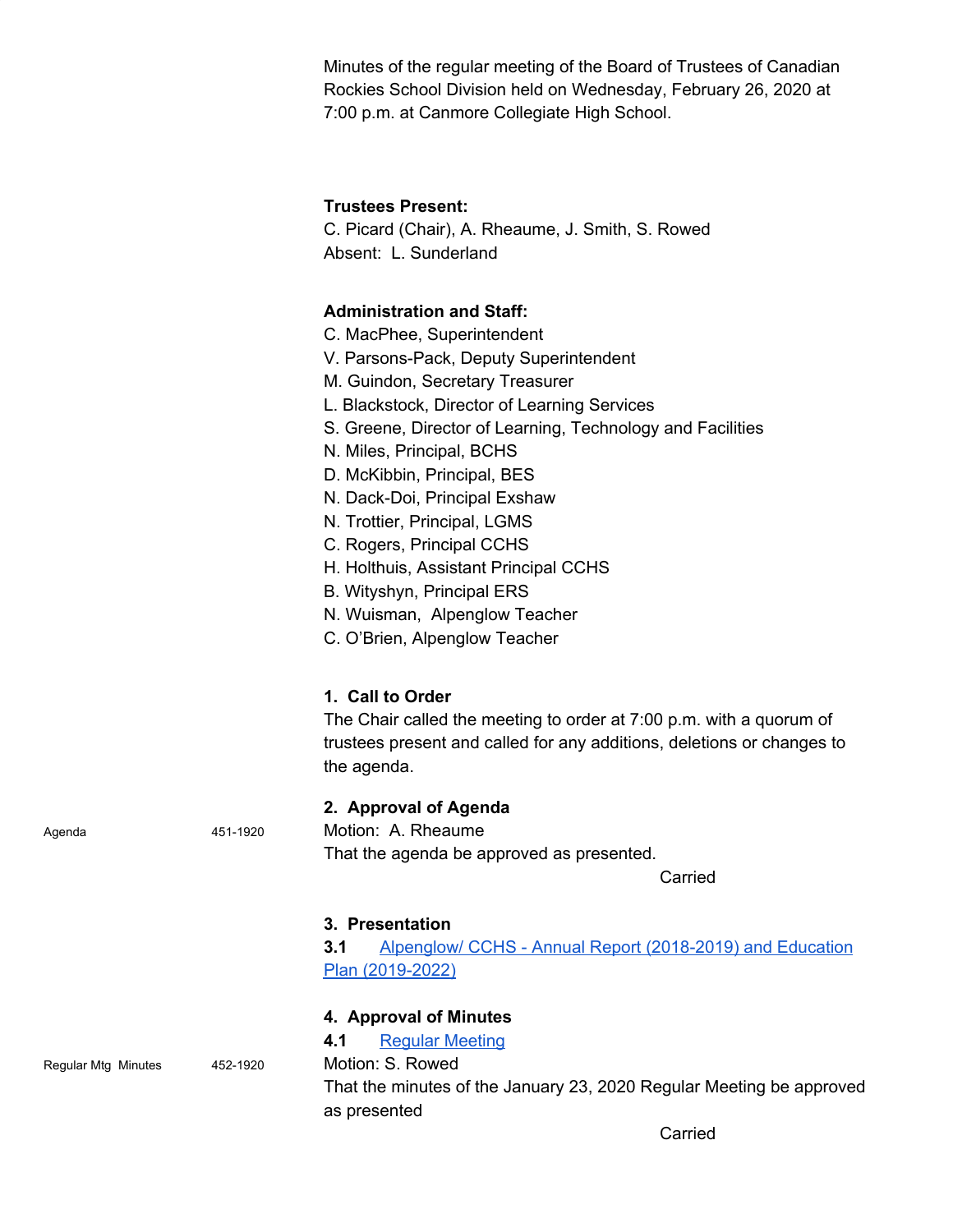|                        |          | 4.2<br><b>Special Meeting</b>                                                                                                                                                                                     |  |
|------------------------|----------|-------------------------------------------------------------------------------------------------------------------------------------------------------------------------------------------------------------------|--|
| Special Mtg Minutes    | 453-1920 | Motion: A. Rheaume                                                                                                                                                                                                |  |
|                        |          | That the minutes of the February 1, 2020 Special Meeting be approved                                                                                                                                              |  |
|                        |          | as presented.                                                                                                                                                                                                     |  |
|                        |          | Carried                                                                                                                                                                                                           |  |
|                        |          | 5. Action Items                                                                                                                                                                                                   |  |
|                        |          | 5.1<br><b>Exshaw Property</b>                                                                                                                                                                                     |  |
| <b>Exshaw Property</b> | 454-1920 | Motion: A. Rheaume                                                                                                                                                                                                |  |
|                        |          | That CRPS administration be directed to dispose of the Exshaw Duplex<br>located at 25 Mt. Allen Drive, Exshaw, Alberta subject to ministerial<br>approval. Trustee Smith declared conflict and abstained from the |  |
|                        |          | conversation                                                                                                                                                                                                      |  |
|                        |          | Carried                                                                                                                                                                                                           |  |
|                        |          | <b>Information / Discussion</b><br>6.                                                                                                                                                                             |  |
|                        |          | 6.1<br><b>Superintendent Report</b>                                                                                                                                                                               |  |
|                        |          |                                                                                                                                                                                                                   |  |
|                        |          | 6.2<br><b>Deputy Superintendent Report</b>                                                                                                                                                                        |  |
|                        |          | 6.3<br><b>CCHS Band Trip - Approval in Principle</b>                                                                                                                                                              |  |
|                        |          | 6.4<br><b>Bow Valley Student Voice Summit</b>                                                                                                                                                                     |  |
|                        |          | 6.5<br><b>Summer International Student Programs</b>                                                                                                                                                               |  |
|                        |          | <b>Administrative Procedure Updates</b><br>6.6                                                                                                                                                                    |  |
|                        |          | <b>Board Items</b><br>7.                                                                                                                                                                                          |  |
|                        |          | <b>Board Highlights</b><br>7.1                                                                                                                                                                                    |  |
|                        |          | <b>Community Partners</b><br>$\bullet$                                                                                                                                                                            |  |
|                        |          | <b>Student Voice</b>                                                                                                                                                                                              |  |
|                        |          | International Student Program                                                                                                                                                                                     |  |
|                        |          | <b>International Homestay Families</b>                                                                                                                                                                            |  |
|                        |          | 7.2<br>Correspondence (no Correspondence at this time)                                                                                                                                                            |  |
|                        |          | 7.3<br><b>Trustee Reports</b>                                                                                                                                                                                     |  |
|                        |          | C. Picard<br>7.3.1                                                                                                                                                                                                |  |
|                        |          | January 28 Reading with the kids                                                                                                                                                                                  |  |
|                        |          | January 29 Negotiations with ISC and SEA (Currently<br>$\bullet$                                                                                                                                                  |  |
|                        |          | 3-Year Commitment)                                                                                                                                                                                                |  |
|                        |          | <b>Board Retreat</b><br>$\bullet$                                                                                                                                                                                 |  |
|                        |          | <b>PSBAA</b><br>Feb 12 Committee of the Whole                                                                                                                                                                     |  |
|                        |          |                                                                                                                                                                                                                   |  |

- Feb 18 Budget Teleconference
- Feb 27 and 28 Budget Presentation in Edmonton